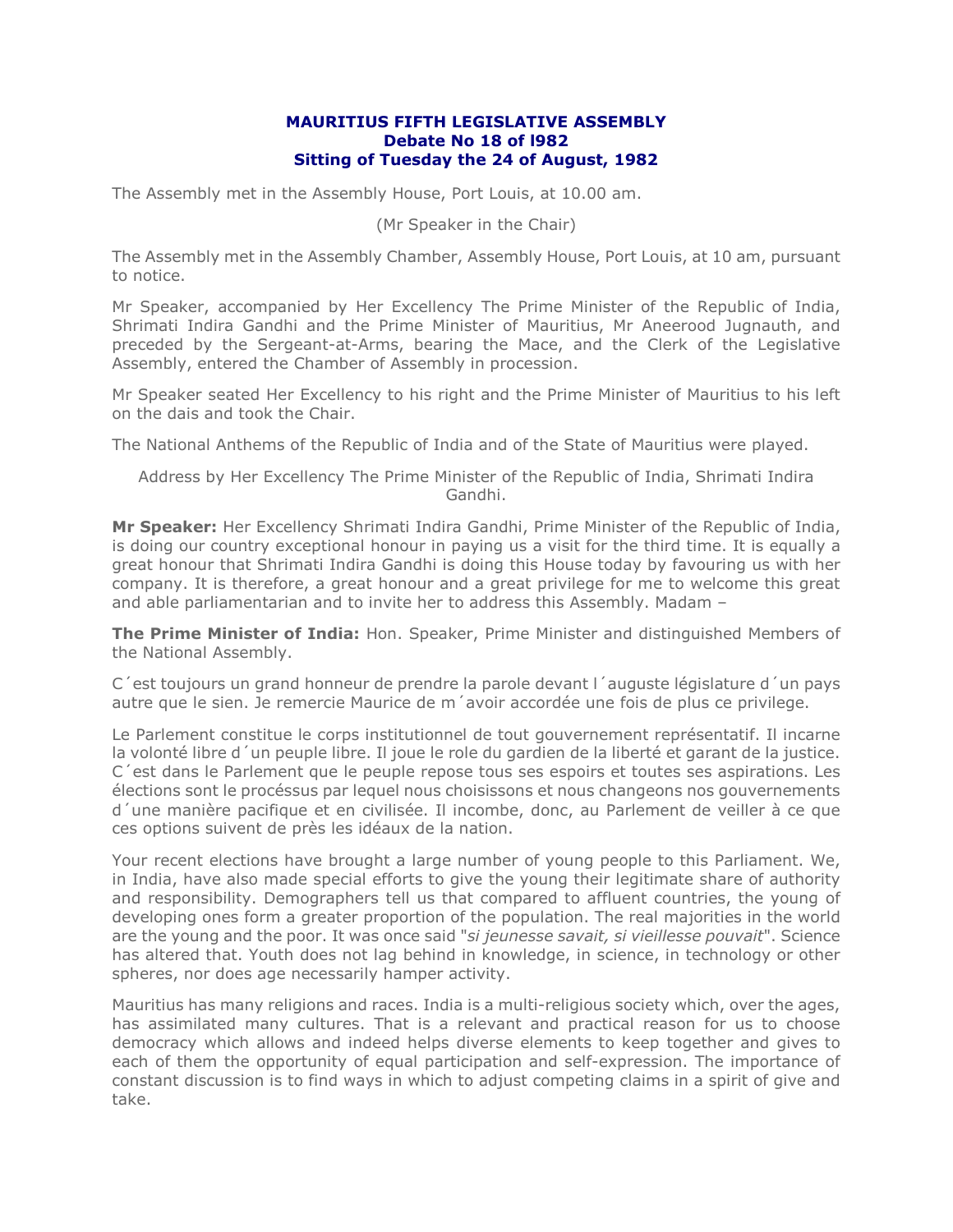An institution or a system endures only when the people recognize it as capable of dealing with their difficulties. Our institutions must prove themselves effective instruments of changes, must convince the public that they can and are solving basic problems.

Our peoples have suffered long years of neglect and colonial exploitation. Independence opened wide the gates, not for miracles, but for economic development and cultural renaissance. Freedom is the first cause. It is the foundation for a nation´s self-respect and for citizens to be able to work and grow to full stature. But to have meaning for the people, it must manifest itself through tangible social and economic benefits. Mahatma Gandhi gave us a talisman. He said that in assessing any act, we should think whether it would benefit the poorest and the weakest. Jawaharlal Nehru gave concrete shape to a scheme of economic regeneration whose aim was technological modernization and self-reliance without alienation from our heritage. Planning in India has brought about significant changes. Yet development is not as simple as we thought. The solution of problems, and many have been solved, the remarkable increases in production in agriculture and industry, the growth of science and technology and the expansion of social services, all these have given rise to new and more complex problems. While democracy at home is a constant challenge, generating demands and expectations, the highly competitive nature of international functioning considerably aggravates the situation for us and makes our task very much more onerous.

Mauritius and India think alike on many matters. Our allegiance to parliamentary institutions and democratic development is obvious, and there are other bonds. A sizeable part of the Mauritian population originally came from India. That was not in the best of circumstances but they remained to labour hard and to help in the development and progress of this beautiful country. The Indian Ocean washes our shores. We share its benefits and its dangers. This proximity influences our perceptions in respect of regional and global problems.

Sages in ancient India spoke of the oneness of the world but never before has this holistic concept so strongly affected the minds of men and women in all parts of the world – not yet of everyone, but of a fast growing number. They fear that no longer can war or pollution be limited to selected areas. The movement for peace now transcends national boundaries, class distinctions and even political ideologies. It does not get the hearing it deserves. Repeated calls made by the littoral countries of the Indian Ocean for the elimination of power bases, and the U.N. resolution favouring the declaration of the Indian Ocean as a zone of peace are disregarded. We, who love humanity and this earth and are concerned for their survival in peace and beauty, must persevere with our efforts. Joint efforts to draw attention to our problems, to forge greater cohesion amongst developing countries, to lessen tensions, to work for the settling of disputes through negotiations have to be concerted and strengthened. We must continue to raise our voices to keep our area free from outside forces. India has consistently and firmly spoken up on this issue on all occasions. We support Mauritius legitimate demands in the Indian Ocean and express our sympathy and deep concern for the Ilois people.

Each passing year with its increasing troubles shows that the policy of non-alignment, to which India and Mauritius are both dedicated, has become more significant for the promotion of world peace and stability. The non-aligned must avoid conflicts among themselves and must consolidate the unity of our movement. We must also give our full support to the movement for disarmament, beginning with the limitation of nuclear armaments.

Close to you is a country chose policies are an affront to all the values we hold dear. South Africa refuses to give up the pernicious doctrines of apartheid and racist domination, denying freedom to the majority of its own people as also to those of Namibia. The Government and the people of India have consistently and firmly condemned the atrocities on the blacks and coloured people of South Africa. We have supported the cause of the African National Congress, of SWAPO and other liberation movements in Southern Africa. This is another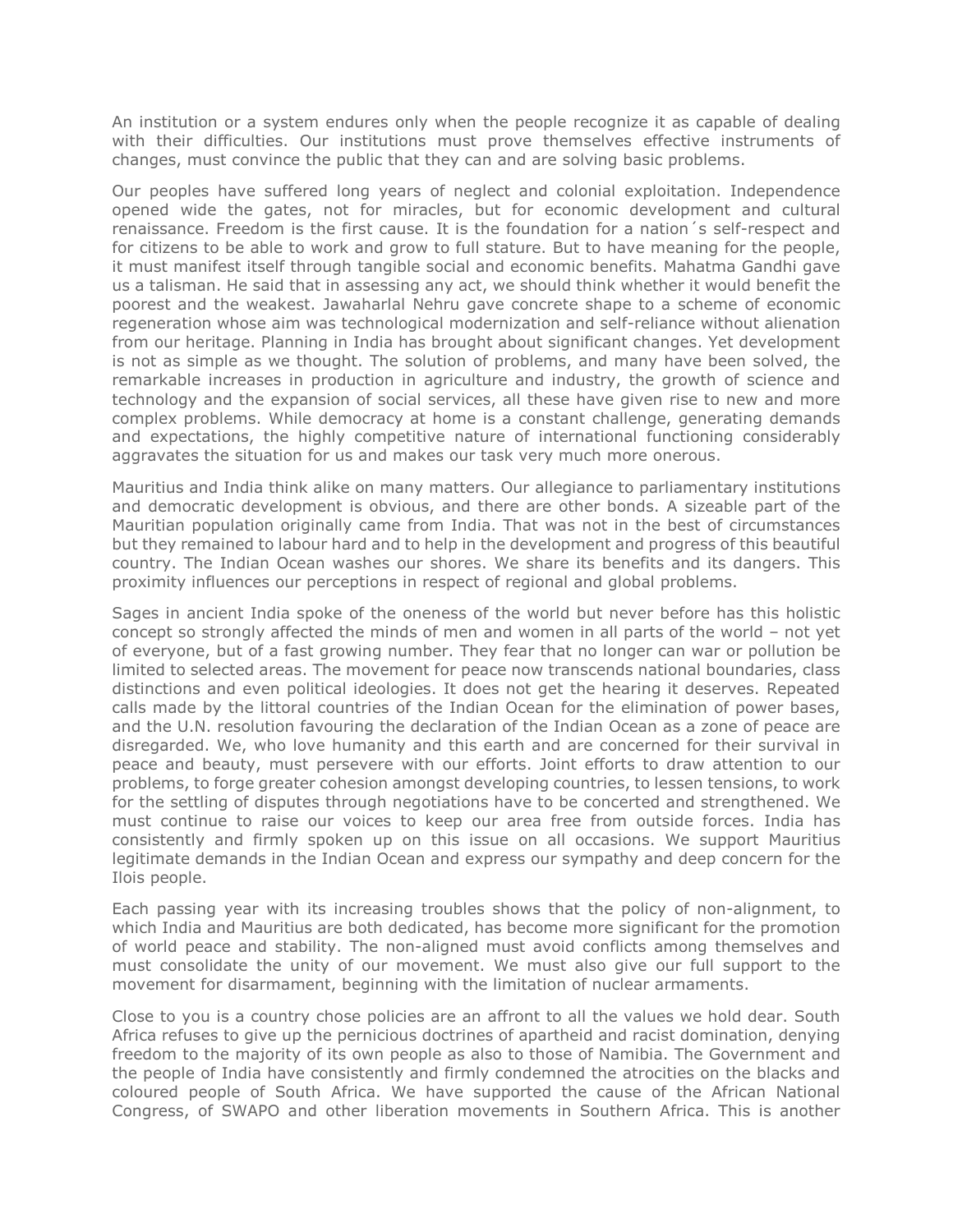sphere where we strive, with common efforts, in cooperation with the Front-line States, to end these abhorrent policies of racialism and colonialism.

Israeli aggression in Lebanon and the massacre of thousands of innocent civilians in total defiance of world opinion have caused great anguish to us. We have advocated and do now plead for a just and comprehensive settlement of the West Asian crisis, ensuring the vacation of aggression by Israel and restoration to the Palestinian people of their right to a homeland. India is totally opposed to military interventions and presences, and favours political solutions to the various current crises.

Economic disparities between and within nations create explosive situations. At the U.N. and in various summit and other conferences, we and others have spoken of a New International Economic Order, which can redress longstanding inequalities. Industrially advanced countries ignore the worldwide consequences of growing economic disparities between nations. Unfortunately we also have elements in our countries and outside which would like us to neglect such differences within our own societies, regardless of likely distress and national disturbances. A continuing dialogue between developing and developed nations as also greater cooperation and exchanges among developing countries themselves are essential. Mauritius and India should create new dimensions of cooperation in trade and technology.

In a democracy, every election is a renewal. Elections are revolutions without violence and bloodshed, showing that the ballot is no less potent than the bullet. Every revolution, whether peaceful or violent, releases long suppressed expectations. Much is expected of you, the newly elected legislators of Mauritius. I know your burdens are heavy, but your shoulders are young and strong. There is no substitute for toil. A poet has said, "In the heart of today, lies the word of tomorrow. The builders of joy are the children of sorrow". The objectives you outlined at the polls were socialism and secularism. Let your secularism be one, as in India, that gives equal respect and protection to all religions and customs, one which allows the personality of each group to develop without in any way eroding national unity and strength. Let your socialism bring about necessary changes with harmony and goodwill.

There are no universal models for democracy or for socialism. Each people must evolve its own patterns and find its own solutions. In India, democracy took root because of our own traditions of rural self-government. Our village councils date back three thousand years. They decided major and minor issues of law and social management. There is a story of an assembly of the Sakyas, of which the Buddha´s father was chairman. Devadatta, Buddha´s cousin, shot a bird with an arrow. Wounded, it fell in Buddha´s lap as he sat meditating by a lotus pond. His gentle touch and care revived it. In council, Devadatta claimed the bird as his. Buddha, when called upon to answer this plaint, questioned the elders. Does the bird belong to the killer or to the one who gave it life? Since, there was no ready statute related to such a problem, Buddha´s claim was accepted. The dead bird belonged to the killer, the live to him who saved it.

Let your laws be for enhancing life. Look around the world for good ideas but adapt them to your own needs, as the bee collects nectar from various flowers but produces its own honey.

I bring to you, Sir, and to the elected representatives of this House, the regards and the warm support of the Indian people.

I thank you once again for the privilege of being with you.

**The Prime Minister**: Mr Speaker, Sir, this is another historic day for Mauritius. I should like, on your behalf, and on my own as well, to express our vote of thanks to the Prime Minister of India for having given us a gracious address which has benefited all of us and, I am sure, laid once again the foundation for further understanding and cooperation between this House